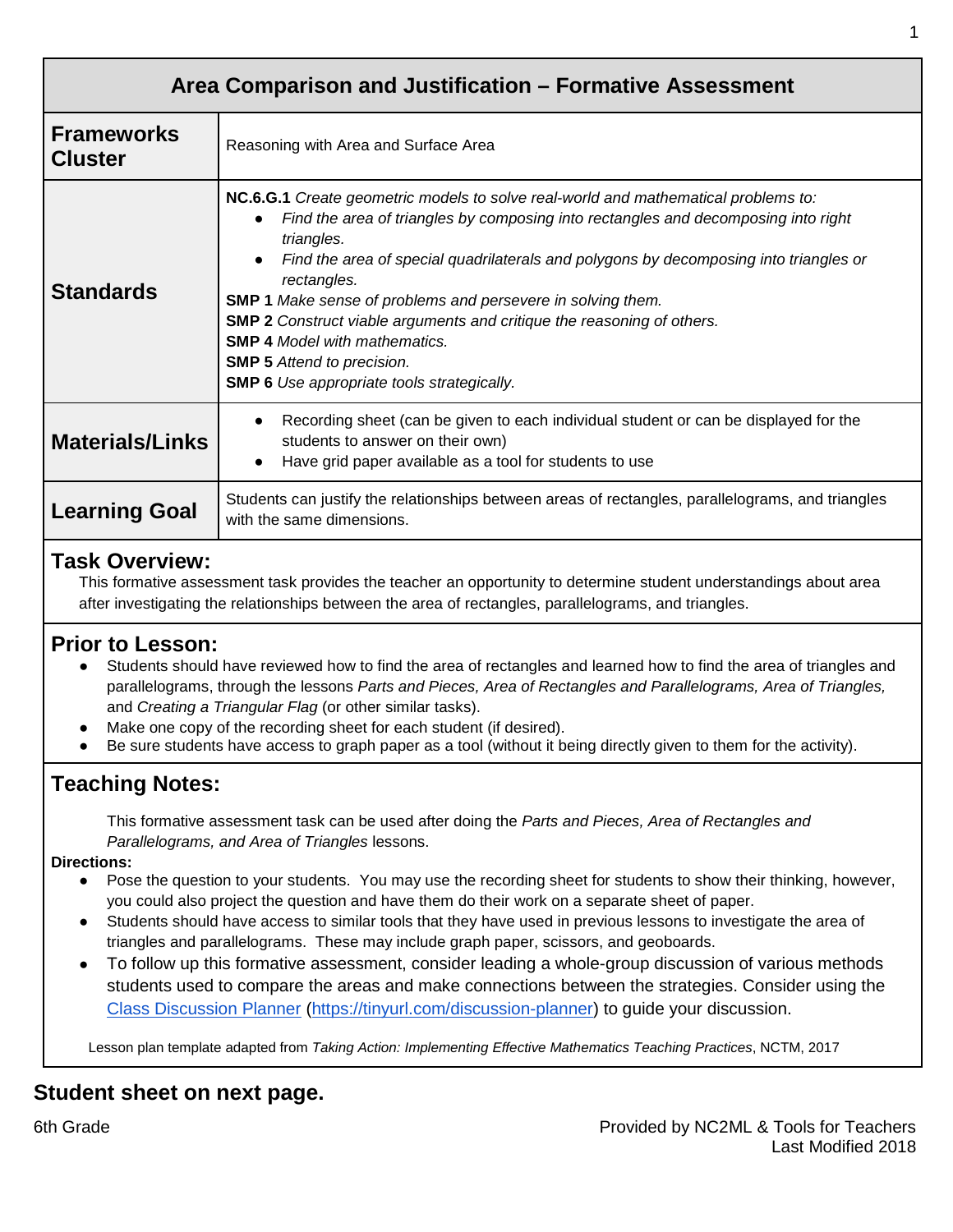Date\_\_\_\_\_\_\_\_\_\_\_\_\_\_\_\_\_\_\_\_\_\_\_\_

# Area Comparison Justification

## **Student Recording Sheet**

### **Danielle says that the following three shapes have the same area:**

A rectangle with a base of 3 and a height of 4 A parallelogram with a base of 4 and a height of 3 A triangle with a base of 3 and a height of 4

**Is she correct? Justify your answer, whether you agree or disagree with her.**

**Work Area:**